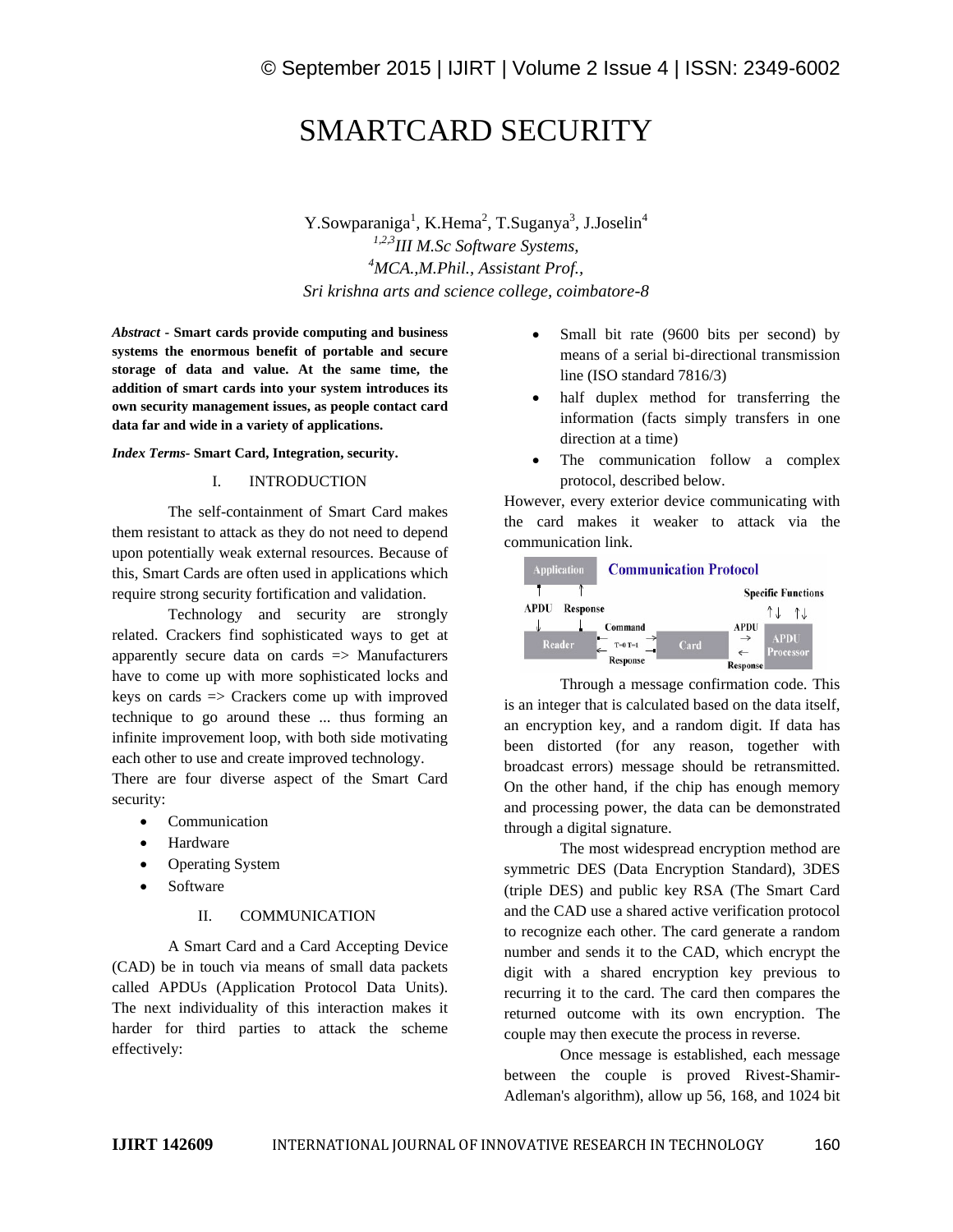long keys, correspondingly. Sadly, these keys are not indestructible. The couple managed to crack the Dallas DS5002FP Secure Microcontroller, explained at the occasion by one European signals intelligence agency as the most protected processor accessible on all-purpose sale. They used brute force methods on a PC improved with a pair of hundred dollars of extra hardware!

Cards and CADs converse via a special order set. For example, the Schlumberger Reflex 60 instruction set contains:

| 0x60  | Gets reader type and activate<br>reader                                 |
|-------|-------------------------------------------------------------------------|
| 0x61  | <b>ICC</b><br>with<br>reader<br><b>Sets</b><br>communication parameters |
| 0x62  | Turns card power ON                                                     |
| 0x63  | Turns card power OFF                                                    |
| 0x64  | Sends RESET signal to card                                              |
| 0x65  | Gets reader-card status                                                 |
| 0x66  | Sends one byte to reader                                                |
| 0x67  | Sends data block to reader                                              |
| 0x68  | Makes reader resend last data block                                     |
| 0x69  | Gets reader capabilities                                                |
| 0x6A  | Deactivate reader                                                       |
| 0x6B  | Activate reader-dependent features                                      |
| 0х6С- | Reserved                                                                |
| 0x6F  |                                                                         |

## III. HARDWARE SECURITY

#### *Problems*



All data and password on a card are saved in the EEPROM and can be erased or customized by an unusual power supply. Therefore some safety processors execute sensors for ecological changes.

However, since it is thorny to find the right level of sympathy and there is a voltage oscillation when the power is abounding to the card, this technique is not extensively used. Other winning attacks techniques include heating the controller to a high temperature or focus the UV light on the EEPROM, thus removing the safekeeping lock. Persistent physical attacks are the most caustic when the card is cut and processor detached. Then the layout of the chip can be repeal engineered.



Differential Power Analysis (DPA), is an arithmetical attack on a cryptographic algorithm which compare a theory with a deliberate outcome and is often proficient of extracting an encryption key from a smart card or other computing device. Simple Power Analysis (SPA), the straight analysis of the recorded authority data to decide actions and data, is also functional.

#### *Solutions*

Several technologies have been urbanized to



defend Smart Cards. These are methods of ST Microelectronics against SPA/DPA attacks:

 *Technology barrier.* Superior 0.6 micron expertise greatly reduces the size and voltage use of cards as well as the relative variation in their operating parameter. This makes it very hard for exterior SPA/DPA methods to distinguish between usual card fluctuations and data-related fluctuations.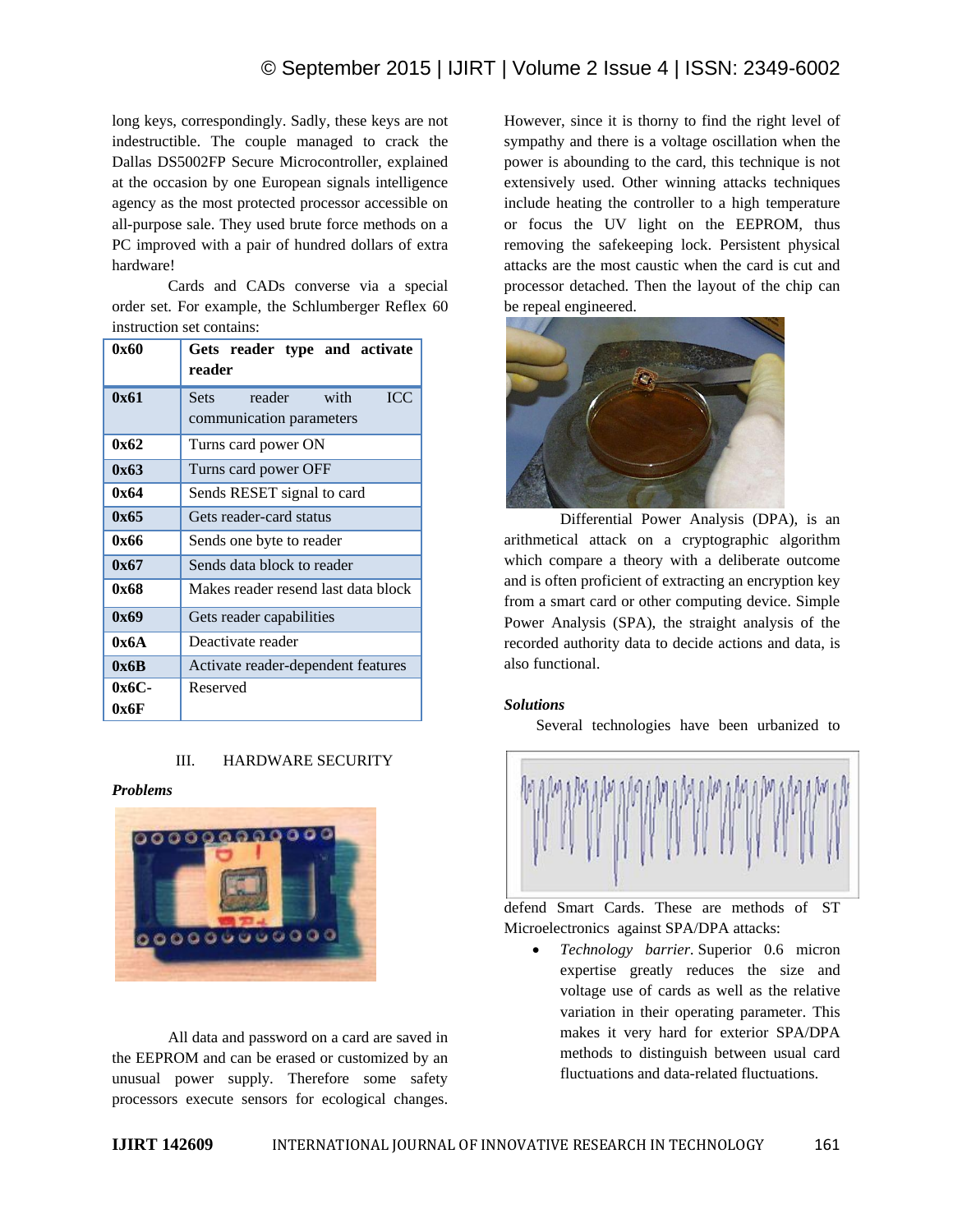- *Clock fluctuation.* A special Clock Software administration facility, when correctly used, results in extremely variable software timing when the implanted application program is resulting.
- *Unpredictable behavior.* A built-in timer with suspend ability and an impulsive Number Generator is used to impose irregular variations on software implementation behavior, with resulting changes in the prototype of power consumption.
- *Robust design.* A modular plan allows new hardware variation, counting custom variations, to be formed swiftly and competently, thereby allowing fast response to new attack scenario.
- *Memory control for multi-applications.* An improved Memory Access Control structure provides safe operating system support for multi-application cards.
- *Security mechanisms and firmware functions.* An improved set of security mechanism and firmware function allow the application to notice and react suitably to the incidence of conditions that might designate an attack. These circumstances include invalid in commission conditions, bad opcodes, bad address and infringement of chip reliability; the possible responses include disrupt, program reset, immediate removal of all RAM data and flash encoding of the entire EEPROM array.

## IV. OS SECURITY



Data on Smart Cards is prearranged into a tree hierarchy. It has one master file (MF or root) which contain some elementary files (EF) and number of dedicated files (DF). DFs and MF correspond to directories and EFs correspond to files, parallel to the chain of command in any common OS for PCs. However, these two hierarchies fluctuate in that DFs can also include data. DF's, EF's and MF's header contains safety attribute resembling user authority connected with a file/directory in a common OS. Any application can pass through the file tree, but it can only move to a node if it has the proper rights.

#### **Attributes (Access Rights)**

There are five essential levels of access rights to a folder (both DF and EF). Some Operating System provides additional levels.

Essential levels can be classified, gradually more in security, as follows:

- 1. **Always (ALW):** Access of the file can be performing without any limit.
- 2. **Card holder verification 1 (CHV1):** Right of entry can only be probable when a legal CHV1 importance is presented.
- 3. **Card holder verification 2 (CHV2):** Right to use can only be possible when a valid CHV2 value is offered.
- 4. **Administration (ADM):** Allowance of these levels and the particular necessities for their completion are the liability of the appropriate organizational power.
- 5. **Never (NEV):** Right of entry of the file is prohibited.

Though, presenting a CHV2 does not be sufficient to access a file requiring CHV1. CHV1 and CHV2 keep in touch to the two defense PINs stored in the card: one is widespread user recognition PIN and the other is an exact unblocking PIN previously stored in the card.

#### **The PINs**

The PINs are stored in separate simple files,  $EF<sub>CHV1</sub>$  and  $EF<sub>CHV2</sub>$  for example. The Operating System block the card behind a wrong PIN is entering several successive times. The number of times is fixed and depends on the Operating System. Once infertile, the card can only be unblocked with an exact unblocking PIN stored in the card. The unblocking PIN can turn into blocked in the similar method. If this happen, card is said to be in irreparable obstruction and may have to be scrapped for protection reasons.

If the PIN is blocked, the feature of every file is distorted to require CHV1. After the unblocking PIN is obtainable, the file attribute are returned to regular, the counter for the PIN is set rear